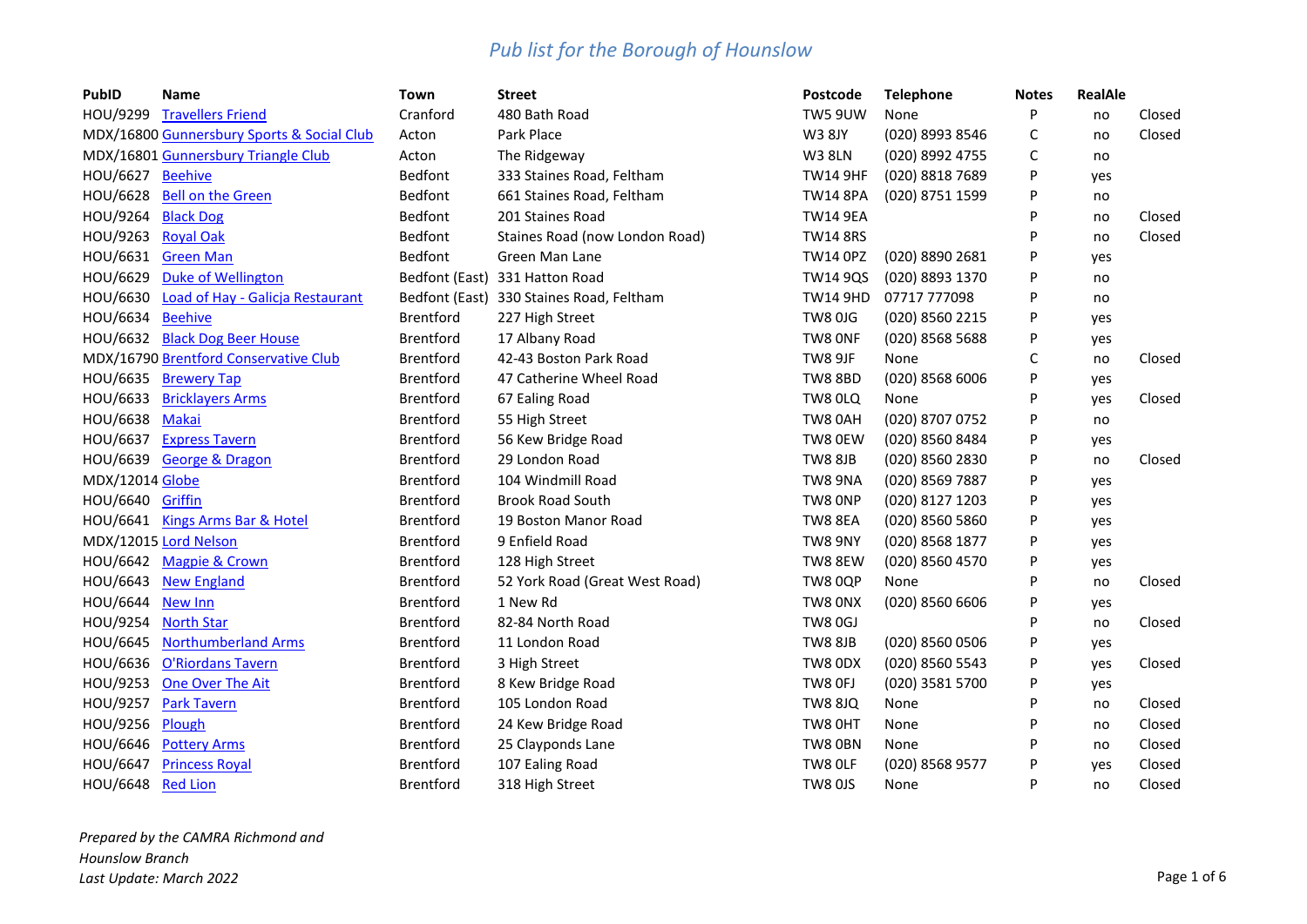| <b>Royal Horse Guardsman</b><br>HOU/6649       | <b>Brentford</b> | 23 Ealing Road                      | TW8 OJU        | (020) 8568 2122 | P   | yes |        |
|------------------------------------------------|------------------|-------------------------------------|----------------|-----------------|-----|-----|--------|
| HOU/6650 Brook                                 | <b>Brentford</b> | 38 New Road                         | TW8 0NU        | 07535 717649    | P   | yes |        |
| HOU/6651<br><b>Six Bells at Brentford Lock</b> | Brentford        | 148 High Street                     | TW8 8EW        | (020) 8560 1772 | P   | yes |        |
| HOU/9317 Stable                                | Brentford        | Unit 12, 8 Kew Bridge Road          | TW8 OFJ        | (020) 8568 8667 | P   | no  | Closed |
| HOU/9258 Star & Garter                         | Brentford        | Kew Bridge Road                     | TW8 0ES        | None            | P   | no  | Closed |
| HOU/6652 Waggon & Horses                       | Brentford        | 26 Kew Bridge Road                  | TW8 OEB        | None            | P   | no  | Closed |
| HOU/6653 Watermans Arms                        | Brentford        | 1 Ferry Lane                        | TW8 0AW        | (020) 8560 5665 | P   | yes |        |
| HOU/6654 Weir Bar & Dining Room                | <b>Brentford</b> | 22-24 Market Place                  | TW8 8EQ        | (020) 8568 3600 | P   | yes |        |
| HOU/9255 Windmill                              | Brentford        | 36A Orchard Road                    | <b>TW8 0QX</b> | None            | P   | no  | Closed |
| WLD/16967 Bolton                               | Chiswick         | 81 Duke Road                        | <b>W4 2BN</b>  | None            | P   | no  | Closed |
| WLD/16254 Bulls Head                           | Chiswick         | 15 Strand On The Green              | W4 3PQ         | (020) 8994 1204 | P   | yes |        |
| WLD/16974 Steam Packet                         | Chiswick         | 85 Strand on the Green              | <b>W4 3NN</b>  | (020) 3994 8140 | P   | yes |        |
| WLD/17110 Chiswick Club Society                | Chiswick         | 11-13 High Road                     | <b>W4 2ND</b>  | (020) 8994 1089 | С   | no  |        |
| WLD/17111 Chiswick Memorial Club Association   | Chiswick         | Afton House, Bourne Place, Chiswick | W4 2EL         | (020) 8995 3910 | С   | yes |        |
| WLD/16005 City Barge                           | Chiswick         | 27 Strand On The Green              | W4 3PH         | (020) 8994 2148 | P   | yes |        |
| WLD/16614 Connolly's                           | Chiswick         | 450 Chiswick High Road              | <b>W4 5TT</b>  | (020) 8994 3980 | P   | yes |        |
| WLD/16969 Copper Cow                           | Chiswick         | 2 Fauconberg Road                   | <b>W4 3JY</b>  | (020) 8742 8545 | P   | no  |        |
| HOU/9327 Crown                                 | Chiswick         | 210 Chiswick High Road              | <b>W4 1PD</b>  | (020) 3330 7131 | P/R | yes |        |
| WLD/16257 Crown & Anchor                       | Chiswick         | 374 Chiswick High Road              | <b>W4 5TA</b>  | (020) 8995 2607 | P   | yes |        |
| WLD/16607 Devonshire Arms                      | Chiswick         | 126 Devonshire Road                 | <b>W4 2JJ</b>  | None            | P   | no  | Closed |
| WLD/15982 Duke of York                         | Chiswick         | 107 Devonshire Road                 | <b>W4 2HU</b>  | None            | P   | no  | Closed |
| WLD/17109 Dukes Meadows Cafe & Bar             | Chiswick         | Dan Mason Drive, Dukes Meadows      | <b>W4 2SH</b>  | (020) 8994 3314 | P   | no  |        |
| WLD/16970 Emperor                              | Chiswick         | 304-306 Chiswick High Road,         | <b>W4 1NP</b>  | None            | P   | no  | Closed |
| WLD/16968 <b>Est Est Est</b>                   | Chiswick         | 25-29 Chiswick High Road            | <b>W4 2ND</b>  | None            | P   | no  | Closed |
| WLD/16971 Feathers Tavern                      | Chiswick         | 109 Devonshire Road                 | <b>W4 2AN</b>  | None            | P   | no  | Closed |
| WLD/16802 Betty                                | Chiswick         | 11 Barley Mow Passage               | <b>W4 4PH</b>  | None            | P   | no  |        |
| WLD/15934 George & Devonshire                  | Chiswick         | 8 Burlington Lane                   | <b>W4 2QE</b>  | (020) 8742 7342 | P   | yes |        |
| WLD/15952 George IV                            | Chiswick         | 185 Chiswick High Road              | <b>W4 2DR</b>  | (020) 8994 4624 | P   | yes |        |
| WLD/17102 George's Diner                       | Chiswick         | 18-20 Chiswick High Road            | <b>W4 1TE</b>  | (020) 3004 5101 | R   | no  | Closed |
| WLD/16613 Globe Bar at Clayton Hotel           | Chiswick         | 626 Chiswick High Road              | <b>W4 5RY</b>  | (020) 8996 5200 | P   | no  |        |
| WLD/16972 Goodness                             | Chiswick         | 30-34 Chiswick High Road            | <b>W4 1TE</b>  | None            | P   | no  | Closed |
| WLD/16612 Gunnersbury                          | Chiswick         | 590 Chiswick High Road              | <b>W4 5RP</b>  | (020) 8742 7466 | P   | yes |        |
| WLD/16773 Italian Job                          | Chiswick         | 13 Devonshire Road                  | <b>W4 2EU</b>  | (020) 8994 2852 | P   | no  |        |
| WLD/16973 Jack Stamp's Beer House              | Chiswick         | 214 Chiswick High Road              | <b>W4 1PD</b>  | None            | P   | no  | Closed |
| <b>WLD/15969 Lamb</b>                          | Chiswick         | 9 Barley Mow Passage                | <b>W4 4PH</b>  | (020) 8994 1880 | P   | ves |        |

*Prepared by the CAMRA Richmond and Hounslow Branch Last Update: March 2022* Page 2 of 6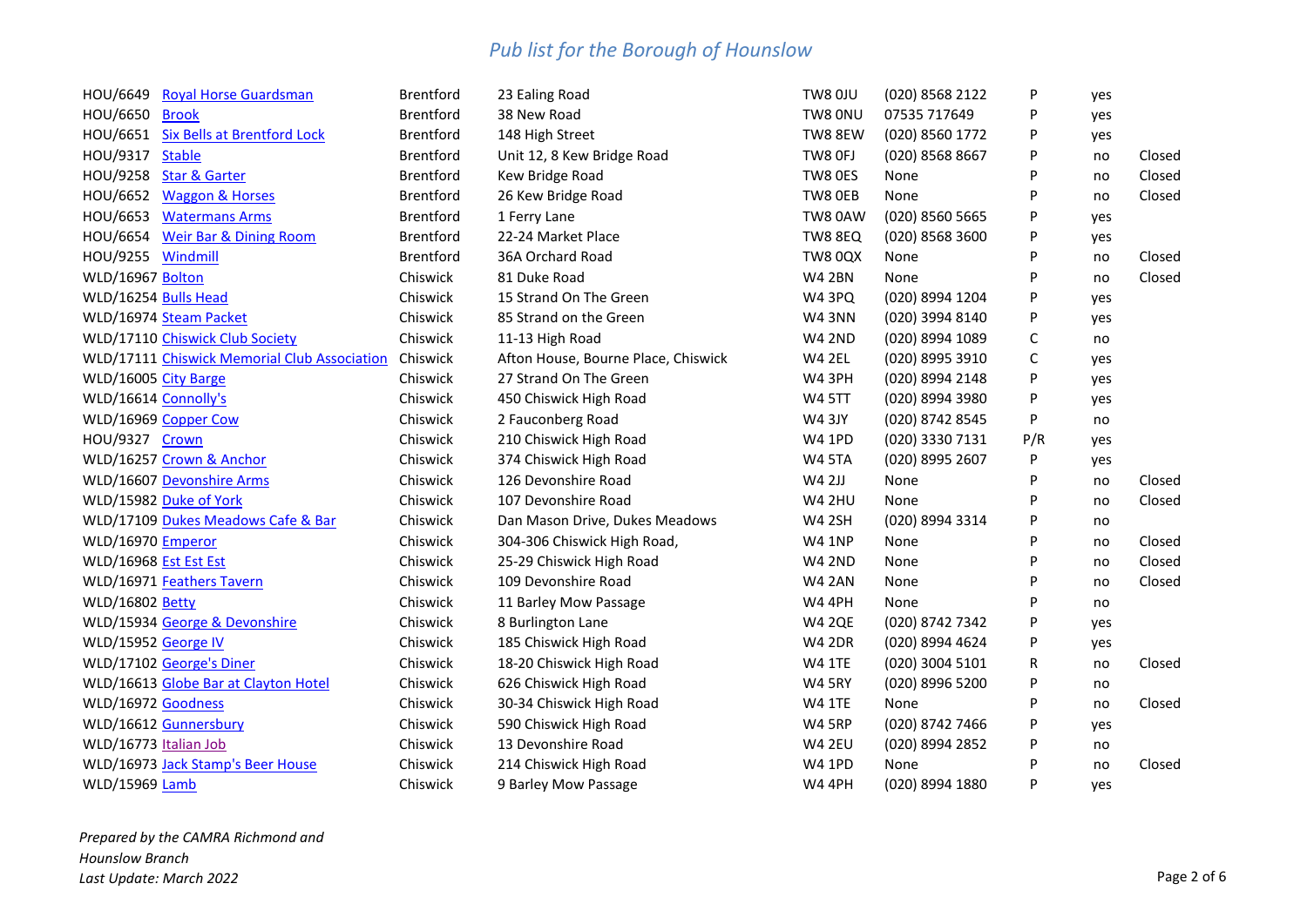| WLD/15910 Mawson Arms / Fox & Hounds                   | Chiswick | 110 Chiswick Lane South                                 | <b>W4 2QA</b>   | (020) 8994 2936          | P           | yes | Closed              |
|--------------------------------------------------------|----------|---------------------------------------------------------|-----------------|--------------------------|-------------|-----|---------------------|
| WLD/16793 Moot Bar                                     | Chiswick | Chiswick Business Park, 566 Chiswick High Road W4 5YS   |                 | (020) 8994 9901          | P           | yes |                     |
| WLD/16606 No 197 Chiswick Fire Station                 | Chiswick | 197 Chiswick High Road                                  | <b>W4 2DR</b>   | (020) 3857 4669          | P           | yes |                     |
| WLD/15909 Old Pack Horse                               | Chiswick | 434 Chiswick High Road                                  | <b>W4 5TF</b>   | (020) 8994 2872          | P           | yes |                     |
| WLD/16101 Packhorse & Talbot                           | Chiswick | 145 Chiswick High Road                                  | <b>W4 2DT</b>   | (020) 8994 0360          | P           | yes |                     |
| WLD/16605 Piano                                        | Chiswick | 82 Chiswick High Road                                   | <b>W4 1SY</b>   | (020) 8994 4440          | R           | no  |                     |
| WLD/15984 Pilot                                        | Chiswick | 56 Wellesley Road                                       | <b>W4 4BZ</b>   | (020) 8994 0828          | P           | yes |                     |
| WLD/16609 Queen's Head                                 | Chiswick | 12 Sutton Lane North                                    | <b>W4 4LD</b>   | (020) 3819 6066          | P           | yes |                     |
| WLD/16604 Roebuck                                      | Chiswick | 122 Chiswick High Road                                  | <b>W4 1PU</b>   | (020) 8995 4392          | P           | yes |                     |
| WLD/16608 Rowan's Cafe & Bar                           | Chiswick | 8 Stilehall Parade                                      | <b>W4 3AG</b>   | (020) 8742 1649          | X           | no  | Closed              |
| WLD/16255 Station House                                | Chiswick | 2 Grove Park Road                                       | <b>W43SG</b>    | (020) 8742 2555          | P           | yes | Closed <sup>+</sup> |
| WLD/16135 Tabard                                       | Chiswick | 2 Bath Road                                             | W4 1LW          | (020) 8994 3492          | P           | yes |                     |
| WLD/17147 Thames Tradesmen's Rowing Club               | Chiswick | Chiswick Boathouse, Dukes Meadows                       | <b>W4 2SH</b>   | (020) 8994 9470          | C           | no  | Closed              |
| WLD/16794 Union Bar                                    | Chiswick | Unit 5, Chiswick Business Park, 566 Chiswick Hig W4 5YA |                 | (020) 8995 9056          | P           | yes |                     |
| WLD/15983 Bell & Crown                                 | Chiswick | 11-13 Thames Road. (rear entrance 72 Strand-or W4 3PF   |                 | (020) 8994 4164          | P           | yes |                     |
| MDX/11993 Bar Kahva                                    | Cranford | 734 Bath Road                                           | TW5 9TY         | (020) 8759 7999          | P           | no  |                     |
| MDX/11991 DoubleTree by Hilton                         | Cranford | 745 Bath Road                                           | TW5 9QE         | (020) 8564 4450          | н           | no  |                     |
| MDX/13032 Heston Centre                                | Cranford | Crane Lodge Road                                        | TW5 9PQ         | (020) 8513 2000          | C           | yes |                     |
| MDX/11989 Jolly Gardeners                              | Cranford | 144 High Street                                         | TW5 9PD         | None                     | P           | yes | Closed              |
| MDX/11992 Jolly Waggoner                               | Cranford | 618 Bath Road                                           | TW5 9TL         | (020) 8573 1628          | P           | no  | Closed              |
| MDX/11988 Queen's Head                                 | Cranford | 123 High Street                                         | TW5 9PB         | (020) 8897 0022          | P           | yes |                     |
| MDX/13769 Travelodge London Heathrow Central Cranford  |          | 700 Bath Road                                           | <b>TW5 9QX</b>  | 0871 984 6249            | н           | no  |                     |
| HOU/6655 Airman                                        | Feltham  | 1 Hanworth Road                                         | <b>TW13 5AX</b> | (020) 8890 2112          | P           | yes | Closed              |
| HOU/9295 Bedfont & Hatton Royal British Legior Feltham |          | 72 New Road                                             | <b>TW14 8HT</b> | (020) 8890 6857          | $\mathsf C$ | no  |                     |
| HOU/6656 Crown & Sceptre                               | Feltham  | 21 Staines Road                                         | <b>TW14 0JS</b> | None                     | P           | no  | Closed              |
| HOU/9296 Feltham ex Servicemens Club                   | Feltham  | 178 Blenheim Park, Bedfont Lane                         |                 | TW14 9NW (020) 8890 5841 | $\mathsf C$ | no  | Closed              |
| HOU/9262 Feltham Hotel                                 | Feltham  | 1 High Street                                           | <b>TW13 4AH</b> |                          | P           | no  | Closed              |
| HOU/9297<br><b>Feltham Railway Club</b>                | Feltham  | Harlington Road East                                    | <b>TW13 5BN</b> | (020) 8751 3319          | C           | no  |                     |
| HOU/6657 Frankie & Benny's                             | Feltham  | Leisure West, Browells Lane                             | <b>TW13 7EQ</b> | (020) 8844 1424          | P           | no  | Closed              |
| HOU/6658 General Roy                                   | Feltham  | 7 Poplar Way                                            | <b>TW137AB</b>  | (020) 8893 2977          | P           | yes |                     |
| HOU/9298 Hanworth Royal British Legion Club            | Feltham  | 22 Cross Road                                           |                 | TW13 6QW 0808 802 8080   | C           | no  |                     |
| HOU/6661 KTM ROX                                       | Feltham  | 45 High Street                                          | <b>TW13 4AB</b> | (020) 3016 8570          | P           | no  |                     |
| HOU/9259 Locomotive                                    | Feltham  | 110 Bedfont Lane                                        | <b>TW14 9BY</b> |                          | P           | no  | Closed              |
| HOU/6659<br><b>Mansion</b>                             | Feltham  | <b>High Street</b>                                      | <b>TW13 4HS</b> | (020) 8831 9440          | P           | yes | Closed              |
| HOU/6660 Moon on the Square                            | Feltham  | 30 The Centre, High Street                              | <b>TW13 4AU</b> | (020) 8893 1293          | P           | yes |                     |
|                                                        |          |                                                         |                 |                          |             |     |                     |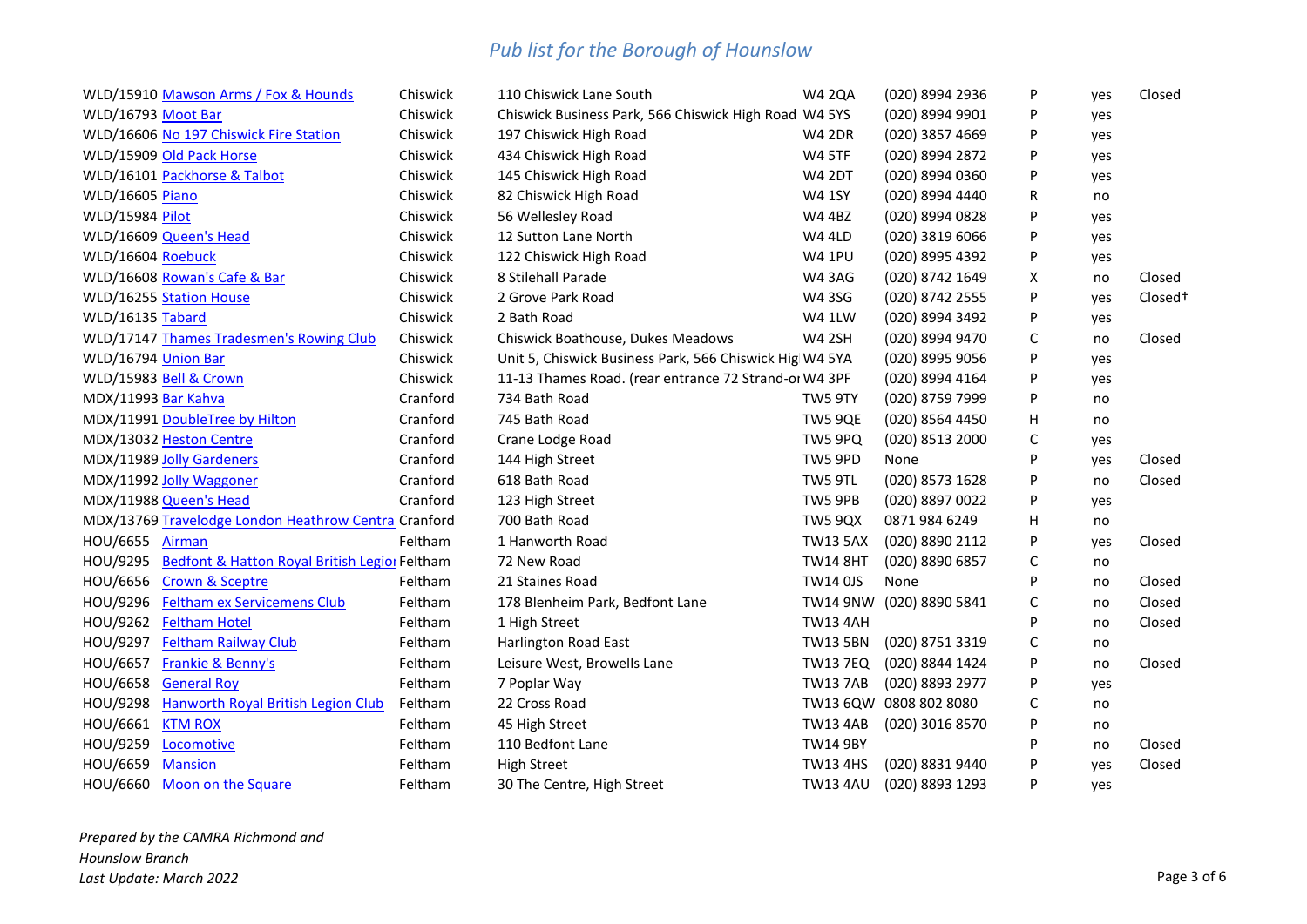| HOU/9260           | <b>Prince of Wales</b>                       | Feltham  | 8 High Street                             | <b>TW13 4BU</b> |                 | P | no  | Closed |
|--------------------|----------------------------------------------|----------|-------------------------------------------|-----------------|-----------------|---|-----|--------|
|                    | HOU/9261 Railway Tavern                      | Feltham  | 39 Bedfont Lane                           | <b>TW13 4GE</b> |                 | P | no  | Closed |
| HOU/9325           | <b>Reunion Ales</b>                          | Feltham  | Unit 16 & 17 Vector Park, Forest Road     | <b>TW13 7EJ</b> | (020) 8890 8309 | B | yes | Closed |
| HOU/6663           | <b>Sawyers Arms</b>                          | Feltham  | 25 Ashford Road                           | <b>TW13 4QR</b> | (020) 8890 6636 | P | no  | Closed |
| HOU/6664           | <b>Three Horseshoes</b>                      | Feltham  | 1 Sunbury Road                            | <b>TW13 4PE</b> | (020) 8890 2463 | P | yes |        |
| HOU/9320           | <b>Eddie's Social Club</b>                   | Hanworth | Pavilion 1, Hanworth Airpark, Hounslow Rd | <b>TW13 6PX</b> | (020) 8898 3944 | С | no  |        |
| HOU/6697           | <b>Horse &amp; Groom</b>                     | Hanworth | The Mount, Hampton Road West, Feltham     | <b>TW13 6AR</b> | None            | P | no  | Closed |
| HOU/9266           | <b>Jolly Sailor</b>                          | Hanworth | 47 Hounslow Road                          | <b>TW13 6QA</b> |                 | P | no  | Closed |
|                    | HOU/6698 New Moon                            | Hanworth | 50 Main Street                            | <b>TW13 6SY</b> | None            | P | no  | Closed |
| HOU/9267           | <b>Oxford Arms</b>                           | Hanworth | 1 Twickenham Road                         | <b>TW13 6QH</b> |                 | P | no  | Closed |
| HOU/6699 Swan      |                                              | Hanworth | 201 Swan Road, Feltham                    | TW13 6RQ        | (020) 8894 9687 | P | no  | Closed |
|                    | MDX/17009 Cranford Royal British Legion Club | Heston   | 1 Park Lane                               | TW5 9RW         | None            | С | no  | Closed |
|                    | MDX/16824 Heston Catholic Social Club        | Heston   | <b>Eton Avenue</b>                        | TW5 OHB         | (020) 8574 5411 | C | yes |        |
|                    | MDX/13211 Heston Royal British Legion        | Heston   | 79 New Heston Road                        | TW5 OLG         | (020) 8570 4713 | С | yes |        |
|                    | MDX/16808 Hope & Anchor                      | Heston   | 78 Upper Sutton Lane                      | TW5 OPT         | None            | P | no  | Closed |
|                    | MDX/11985 Old Elm Tree                       | Heston   | 136 New Heston Road                       | TW5 OLF         | (020) 8572 5365 | P | no  | Closed |
|                    | MDX/16942 Old Queens Head                    | Heston   | 101 New Heston Road                       | TW5 OLG         | None            | P | no  | Closed |
|                    | MDX/16943 Rising Sun                         | Heston   | 137 Cranford Lane                         | TW5 9JA         | None            | P | no  | Closed |
|                    | MDX/11984 Robert Inn                         | Heston   | 366 Great West Road                       | TW5 0BD         | None            | P | yes | Closed |
|                    | MDX/11987 Rose & Crown                       | Heston   | 220 Heston Road                           | TW5 ORH         | (020) 8570 4706 | P | yes |        |
|                    | MDX/11986 Yolo Lounge                        | Heston   | 129 Heston Road                           | TW5 ORD         | None            | P | no  | Closed |
|                    | HOU/6700 African Queen                       | Hounslow | 315 Wellington Road South                 | TW4 5HL         | (020) 8572 8903 | P | no  |        |
|                    | HOU/6701 Bar Bhangra                         | Hounslow | 274 Hanworth Road                         | TW3 3TY         | None            | P | no  | Closed |
| HOU/6702           | Beaver                                       | Hounslow | 51 Salisbury Road                         | TW4 7NW         | (020) 8572 2365 | P | no  | Closed |
| HOU/6703           | Bell                                         | Hounslow | 2 Staines Road                            | <b>TW3 3JS</b>  | (020) 8570 6909 | P | yes |        |
|                    | HOU/6704 Black Horse                         | Hounslow | 203 Lampton Road                          | TW3 4EZ         | (020) 8577 6017 | P | yes |        |
| HOU/6705           | <b>Blue Ginger Bar</b>                       | Hounslow | 156/158 Whitton Road                      | TW3 2EP         | (020) 8894 3111 | P | no  | Closed |
| HOU/6706           | <b>Bulstrode</b>                             | Hounslow | 55 Lampton Road                           | <b>TW3 1JG</b>  | (020) 8572 7845 | P | yes |        |
| HOU/6707           | <b>Coach &amp; Horses</b>                    | Hounslow | 684 London Road                           | <b>TW3 1PG</b>  | (020) 8570 3587 | P | yes |        |
| HOU/6708           | <b>Cross Lances</b>                          | Hounslow | 236 Hanworth Road                         | TW3 3TU         | (020) 8577 2854 | P | yes |        |
| HOU/6709           | <b>Duke of Cambridge</b>                     | Hounslow | 1 Kingsley Road                           | TW3 1PA         | None            | P | no  | Closed |
| HOU/6710           | <b>Duke of Wellington</b>                    | Hounslow | 279 Staines Road                          | TW4 5AL         | None            | P | no  | Closed |
| HOU/6711           | <b>Duke of York</b>                          | Hounslow | 175 Martindale Road                       | <b>TW4 7EZ</b>  | None            | P | no  | Closed |
| HOU/9323           | <b>Edwards</b>                               | Hounslow | 1-5 Staines Road                          | TW3 3HH         |                 | C | no  | Closed |
| HOU/6717 Gio's Bar |                                              | Hounslow | 113 High Street                           | <b>TW3 1QT</b>  | (020) 8570 9228 | P | no  |        |

*Prepared by the CAMRA Richmond and Hounslow Branch Last Update: March 2022* Page 4 of 6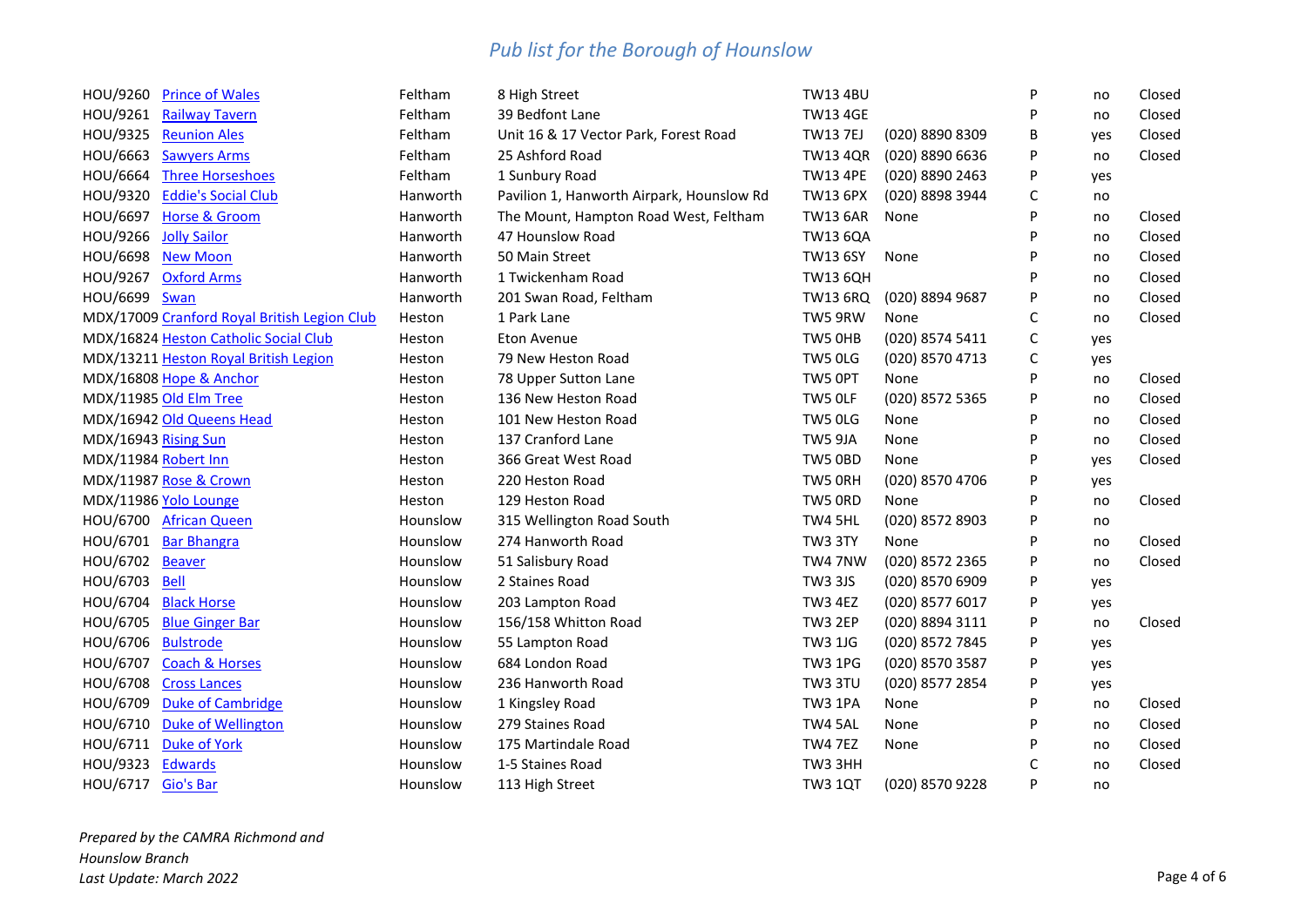|                     | HOU/6713 Honeycombe                          | Hounslow         | 417 Staines Road             | TW4 5AR        | (020) 8570 2061 | P | yes |        |
|---------------------|----------------------------------------------|------------------|------------------------------|----------------|-----------------|---|-----|--------|
|                     | HOU/9303 Hounslow Heath Golf Centre          | Hounslow         | <b>Staines Road</b>          | <b>TW4 5DS</b> | (020) 8570 5271 | С | no  | Closed |
|                     | HOU/9304 Hounslow Royal British Legion Club  | Hounslow         | Legion Hall, 23 Whitton Road | <b>TW3 2DB</b> | (020) 8572 6468 | C | no  |        |
| HOU/6714 Hussar     |                                              | Hounslow         | 495-497 Staines Road         | TW4 5AR        | (020) 8557 7967 | P | no  |        |
|                     | HOU/6712 Keg & Cask                          | Hounslow         | 286 Bath Road                | <b>TW4 7DN</b> | (020) 8570 2758 | P | no  |        |
|                     | HOU/6716 King Karahi                         | Hounslow         | 177 Lampton Road             | TW3 4EZ        | (020) 3556 7614 | P | no  | Closed |
|                     | HOU/6718 Lord Clyde                          | Hounslow         | 77 Inwood Road               | TW3 1XH        | (020) 8572 9019 | P | no  |        |
|                     | HOU/6719 Lord Palmerston                     | Hounslow         | 112 Staines Road             | TW3 3LH        | (020) 8572 8114 | P | no  | Closed |
|                     | HOU/6729 Manzil Lounge                       | Hounslow         | 45 Bell Road                 | TW3 3NX        | 07939 329011    | P | no  | Closed |
|                     | HOU/6720 Moon Under Water                    | Hounslow         | 84-88 Staines Road           | TW3 3LF        | (020) 8572 7506 | P | yes |        |
|                     | HOU/6731 Lamplighter                         | Hounslow         | 66 Staines Road              | TW3 3LF        | (020) 8814 0533 | P | no? |        |
|                     | HOU/9272 Queen Victoria                      | Hounslow         | 121 Bath Road                | TW3 3BT        | None            | P | no  | Closed |
|                     | HOU/9271 Queens Arms                         | Hounslow         | 223 Hanworth Road            | <b>TW3 3UA</b> | None            | P | no  | Closed |
| HOU/9273 Red Lion   |                                              | Hounslow         | 210 High Street              | <b>TW3 1DL</b> | None            | P | no  | Closed |
| HOU/6722 Rifleman   |                                              | Hounslow         | 50 Hanworth Road             | <b>TW3 1UF</b> | None            | P | no  | Closed |
|                     | HOU/6715 Royal Albion                        | Hounslow         | 58 Hibernia Road             | TW3 3RP        | (020) 8814 0986 | P | no  |        |
| HOU/6723 Shannons   |                                              | Hounslow         | 32/34 High Street            | <b>TW3 1NW</b> | None            | P | no  | Closed |
|                     | HOU/6724 Shire Horse                         | Hounslow         | 82 Whitton Road              | <b>TW3 2DD</b> | None            | P | no  | Closed |
| HOU/6725 Sun        |                                              | Hounslow         | 148 Hanworth Road            | <b>TW3 1UG</b> | (020) 8570 4675 | P | yes |        |
|                     | HOU/6726 Tankerville Arms                    | Hounslow         | 2 Hanworth Rd                | <b>TW3 1UA</b> | None            | P | no  | Closed |
|                     | HOU/6721 Vivaan Indian Restaurant            | Hounslow         | 69 Whitton Road              | <b>TW3 2DG</b> | (020) 8570 0043 | P | no  | Closed |
| HOU/6727 Warren     |                                              | Hounslow         | 419 Hanworth Road            | TW4 5LF        | None            | P | no  | Closed |
| HOU/6728            | <b>White Bear</b>                            | Hounslow         | 198 Kingsley Road            | TW3 4AR        | (020) 8572 4878 | P | yes |        |
| HOU/6730            | <b>Windsor Castle</b>                        | Hounslow         | 152 Bath Road                | TW3 3ET        | None            | P | no  | Closed |
| HOU/6732 Yates's    |                                              | Hounslow         | 1-3 Bath Road                | <b>TW3 3BJ</b> | (020) 8570 0091 | P | yes | Closed |
| HOU/6733 Bridge Inn |                                              | Isleworth        | 457 London Road              | TW7 5AA        | (020) 8568 0088 | P | yes |        |
| HOU/6734 Castle     |                                              | Isleworth        | 18 Upper Square              | TW77BN         | (020) 8560 4895 | P | yes |        |
|                     | HOU/6749 Cinnamon Lounge                     | Isleworth        | 181 Twickenham Road          | TW7 6AB        | (020) 8560 8995 | R | no  |        |
|                     | HOU/6735 Coach & Horses                      | Isleworth        | 183 London Road              | <b>TW7 5BQ</b> | (020) 8181 5627 | P | yes |        |
| HOU/6736            | <b>County Arms</b>                           | Isleworth        | 2 Hall Road                  | TW7 7PQ        | None            | P | no  | Closed |
|                     | HOU/9293 Duke of Northumberland              | Isleworth        | 10 Lower Square              | TW7 6RL        | None            | P | no  | Closed |
| HOU/6737 George     |                                              | Isleworth        | 114 Twickenham Road          | TW7 7DJ        | (020) 8560 1456 | P | no  | Closed |
| HOU/9274 Harlequin  |                                              | Isleworth        | 563 Twickenham Road          | TW7 7DY        |                 | P | no  | Closed |
|                     | HOU/9306 Isleworth Royal British Legion Club | <b>Isleworth</b> | 5-6 North Street             | TW7 6BT        | (020) 8560 6282 | C | no  |        |
|                     | HOU/9305 Isleworth Working Mens Club         | Isleworth        | 109 St Johns Road            | TW7 6PN        | (020) 8560 0400 | C | no  | Closed |